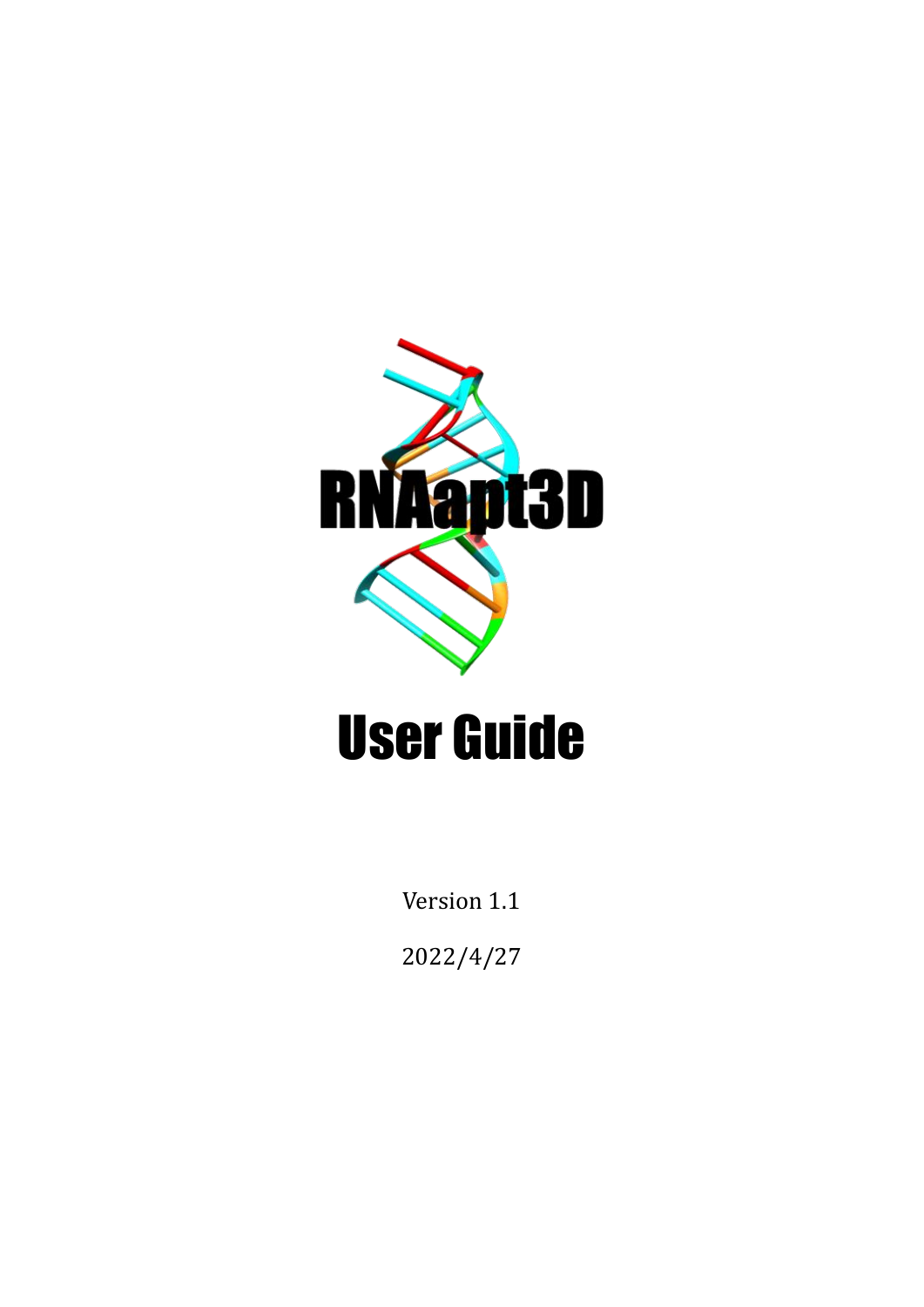# **Contents**

|                | $\mathbf{3}$ |
|----------------|--------------|
|                |              |
|                |              |
|                | <b>10</b>    |
|                | 12           |
| 5 <sup>5</sup> | 14           |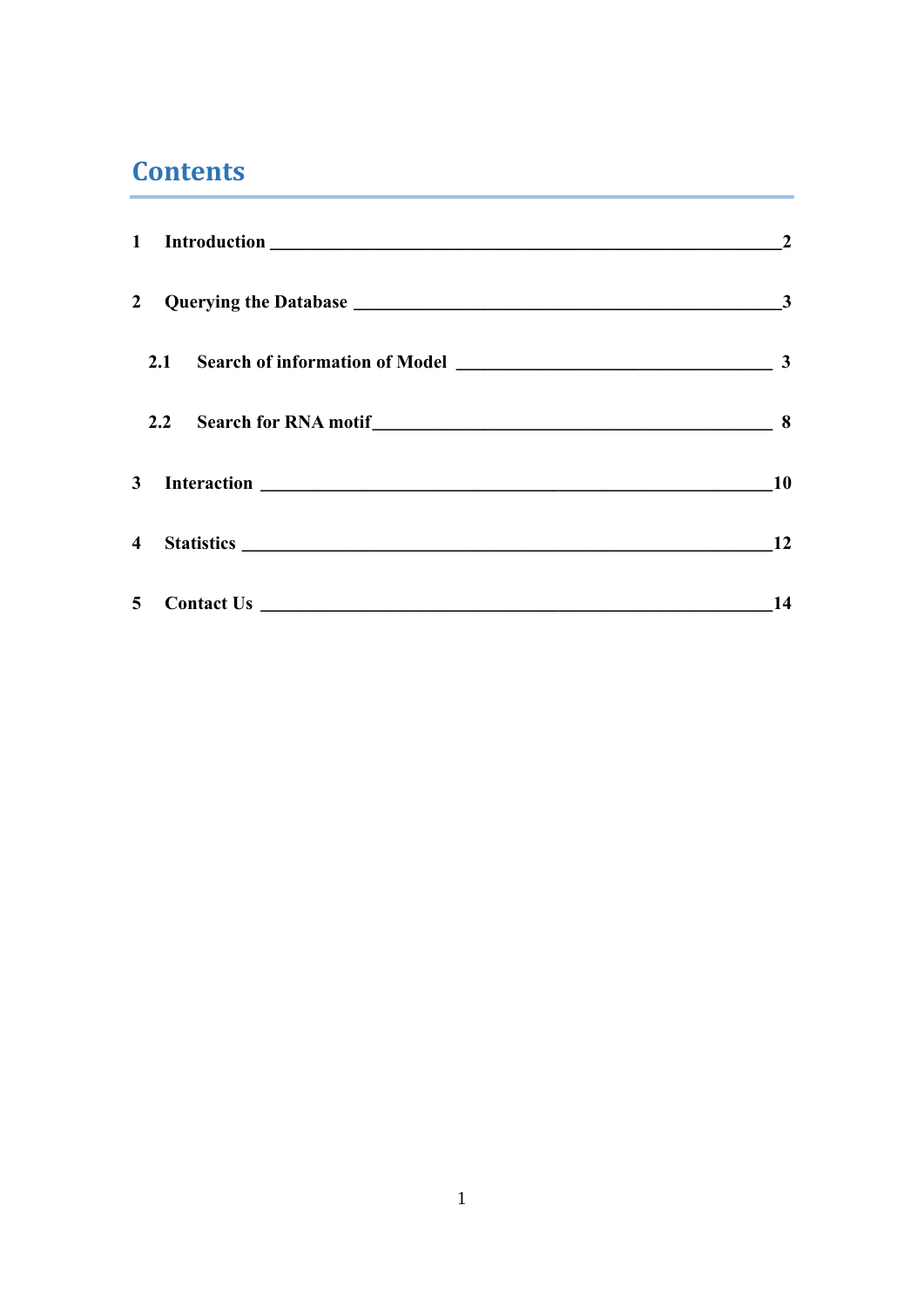# <span id="page-2-0"></span>**1 Introduction**

RNAapt3D is RNA aptamer database to support the development of new RNA aptamer. This database contains data for 69 RNA aptamers and provides the RNA sequence, sequence length, target molecule, adaptation diseases, product name, clinical phase, remark, structure string, secondary structure, and tertiary structure. RNAapt3D lets you creatively promote on your project for the development of new RNA aptamer.

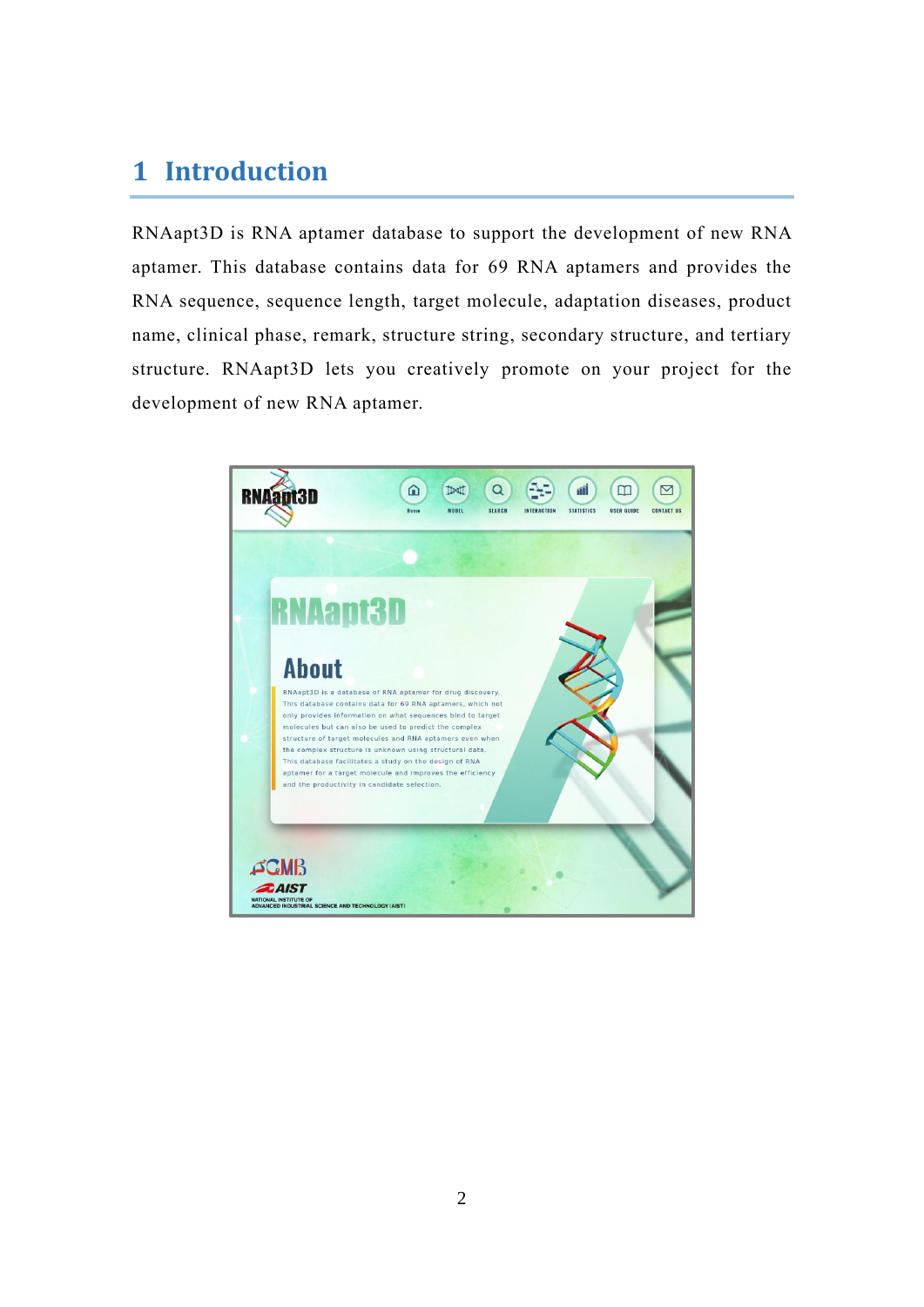# <span id="page-3-0"></span>**2 Querying the Database**

### <span id="page-3-1"></span>**2.1 Search of information of Model**

Menu items are shown at the top of RNAapt3D page.



## **A) Browser aptamer models**

Click on the "Model" at the top menu, you can browser the RNA sequence, the target protein, and the structural information of each entry (monad's ID).

|                                                  | Length | <b>Target</b>      | <b>Structure String</b>                                       | <b>Secondary</b><br><b>Structure</b> | <b>Tertiary</b><br><b>Structure</b> |
|--------------------------------------------------|--------|--------------------|---------------------------------------------------------------|--------------------------------------|-------------------------------------|
|                                                  |        |                    | $\ldots$ ((()))                                               |                                      | Model<br>Opt. Model<br>Mod. Model   |
|                                                  |        |                    | $( ( ( ( ( ( \ldots ) ) ) ) \ldots ( ( \ldots ) ) ) )$        | ්                                    | Model<br>Opt. Mode<br>Mod. Model    |
|                                                  |        |                    | $( ( ( ( ( ( \ldots ) ) ) ) \ldots ( \ldots ) \ldots ) ) ) )$ |                                      | Model<br>Opt. Model<br>Mod. Model   |
| CAGGCUACGCGUAGAGCAUCAUGAUCCUG<br>monad0015<br>B) | 29     | PDGF-<br>B(P01127) | $(((((((\ldots))))\ldots((\ldots))))))$                       |                                      | Model<br>Opt. Model<br>Mod. Model   |
|                                                  |        |                    | C)<br>$,,))$ )))                                              |                                      | Model<br>Opt. Model<br>Mod. Model   |
|                                                  |        |                    | $((((\ldots((\ldots)))\ldots\ldots)))$                        | Š                                    | Model<br>Opt. Model<br>Mod. Model   |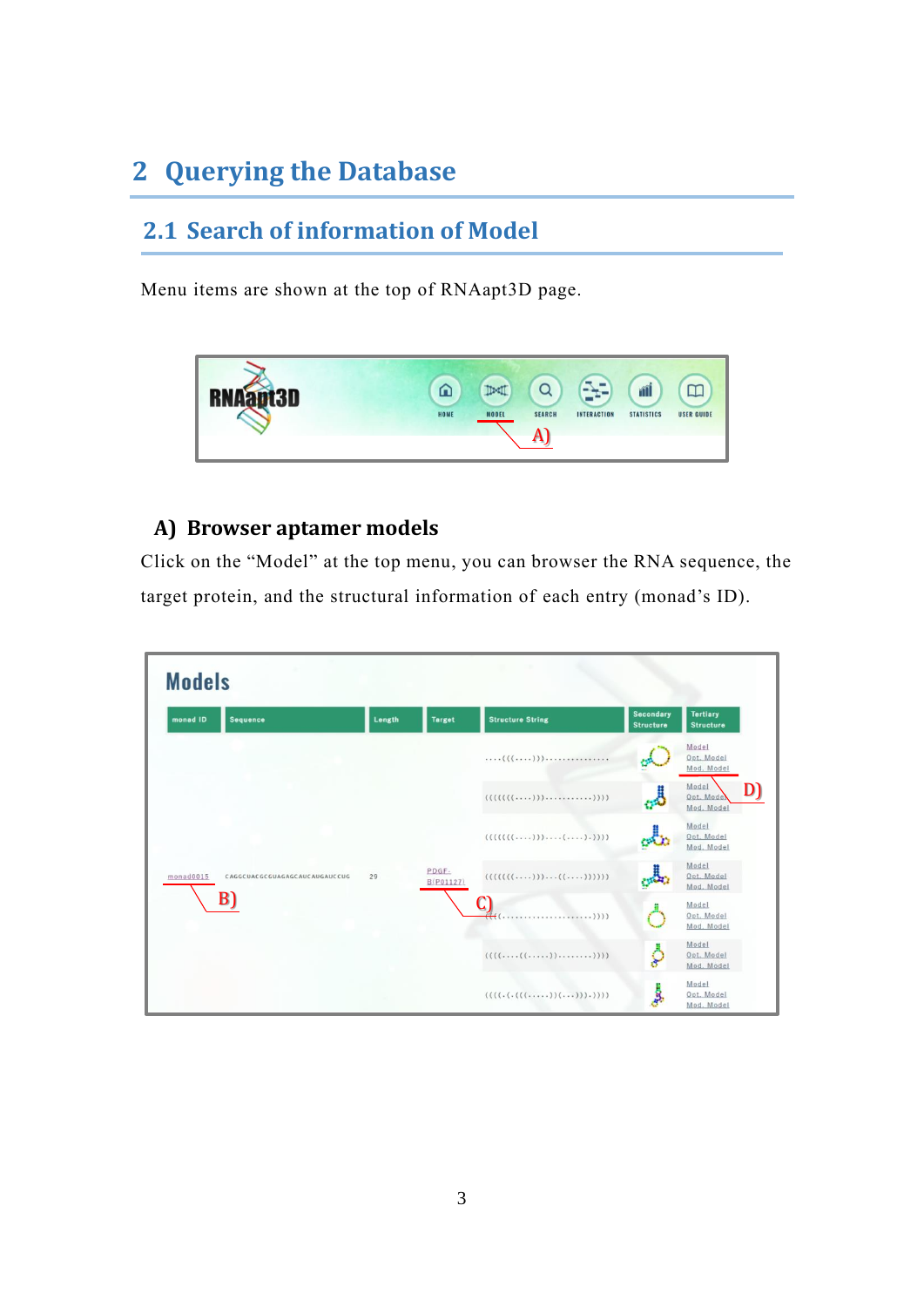#### **B) View detail information of RNA aptamer**

Click on the "monad's ID" (for example: monad0015) in the list, the detail of its RNA aptamer will be shown.

|                                                        | <b>Aptamer Detail</b> |                        |                                                                                                                                                                                                                                    |  |  |
|--------------------------------------------------------|-----------------------|------------------------|------------------------------------------------------------------------------------------------------------------------------------------------------------------------------------------------------------------------------------|--|--|
| monad ID                                               | Length                | <b>Target Molecule</b> | Remark                                                                                                                                                                                                                             |  |  |
| monad0015                                              | 29                    | PDGF-B (P01127)        | Fovista is a new drug expected as a remedy for neovascular age-related<br>macular degeneration. Currently, 3 kinds of tests shown below has been                                                                                   |  |  |
| Sequence                                               |                       |                        | initiated, . a phase IIb randomized, double-masked, controlled trial to<br>establish the safety and efficacy of intravitreous administration of Fovista                                                                            |  |  |
| CAGGCUACGCGUAGAGCAUCAUGAUCCUG                          |                       |                        | administered in combination with Avastin compared to Avastin monotherapy<br>in subjects with subfoveal neovascular age-related macular degeneration. .<br>a phase III randomized, double-masked, controlled trial to establish the |  |  |
| <b>Adaptation Disease</b>                              |                       |                        | safety and efficacy of intravitreous administration of Fovista (Anti PDGF-B                                                                                                                                                        |  |  |
| subfoveal neovascular age-related macular degeneration |                       |                        | pegylated aptamer) administered in combination with either Avastin or Eylea<br>compared to Avastin or Eylea monotherapy in subjects with subfoveal<br>neovascular age-related macular degeneration · a phase III randomized.       |  |  |
| Product Name                                           |                       | Phase                  | double-masked, controlled trial in order to establish the safety and                                                                                                                                                               |  |  |
| Fovista                                                |                       | 111                    | effectiveness of intravitreal administration with combination of Fovista and<br>Lucentis compared with administration of only Lucentis                                                                                             |  |  |
| Parameter                                              | Structure monad0015-1 |                        | Secondary Structure                                                                                                                                                                                                                |  |  |
| CentroidFold: CONTRAFold 2^1                           |                       |                        |                                                                                                                                                                                                                                    |  |  |
| <b>Structure String</b>                                |                       |                        |                                                                                                                                                                                                                                    |  |  |
|                                                        |                       |                        |                                                                                                                                                                                                                                    |  |  |
|                                                        |                       |                        |                                                                                                                                                                                                                                    |  |  |
| <b>Flip Position</b>                                   |                       |                        |                                                                                                                                                                                                                                    |  |  |
|                                                        |                       |                        |                                                                                                                                                                                                                                    |  |  |
| <b>Tertiary Structure</b>                              |                       |                        |                                                                                                                                                                                                                                    |  |  |

Tertiary structure model PDB file can be downloaded by clicking icons beside model links.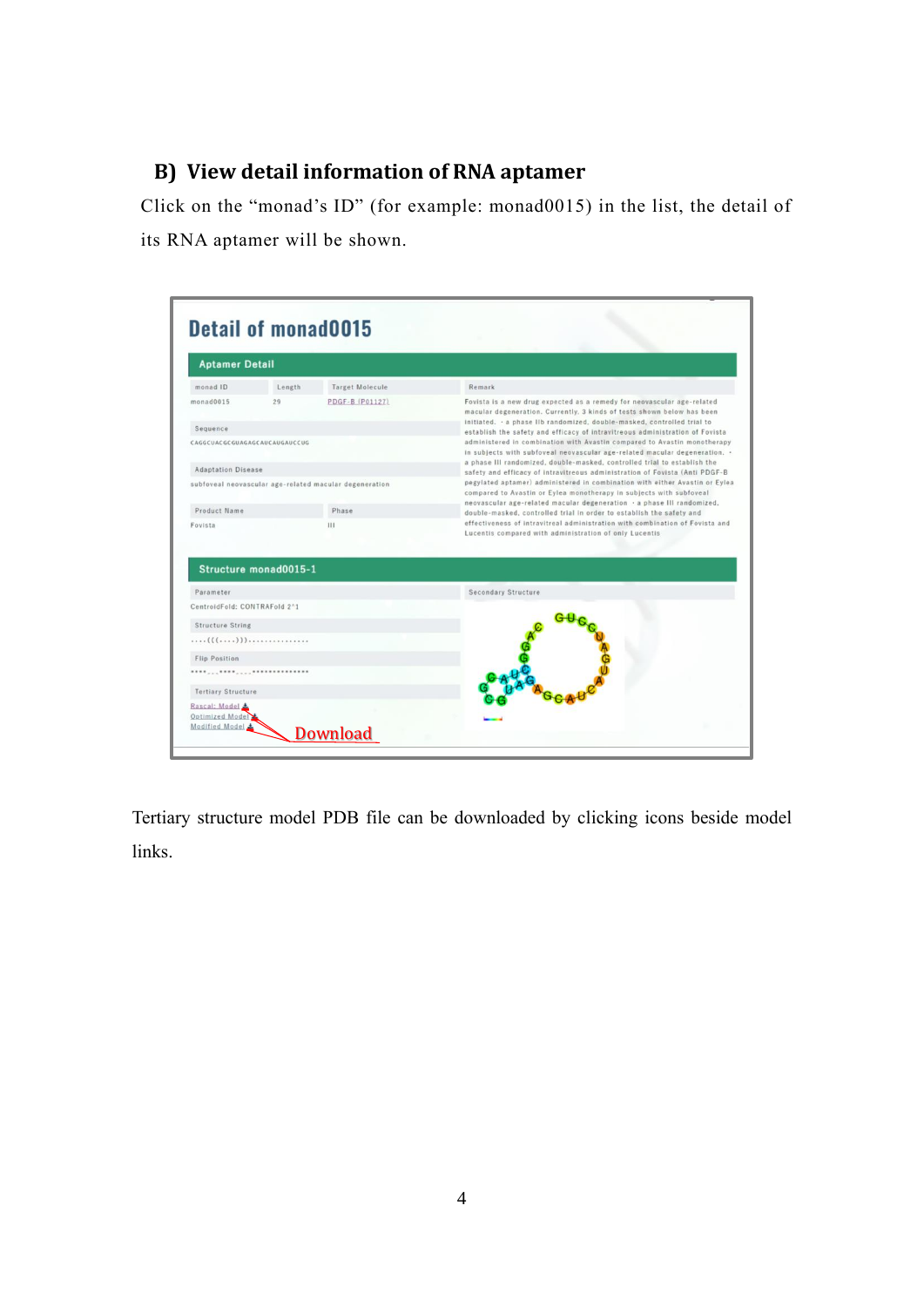#### **C) Inspec target protein**

Click on the "Target protein's name" (for example: PDGF-B) in the list, then Uniprot page related to its protein will open in new window. Confirm the detail of its protein.

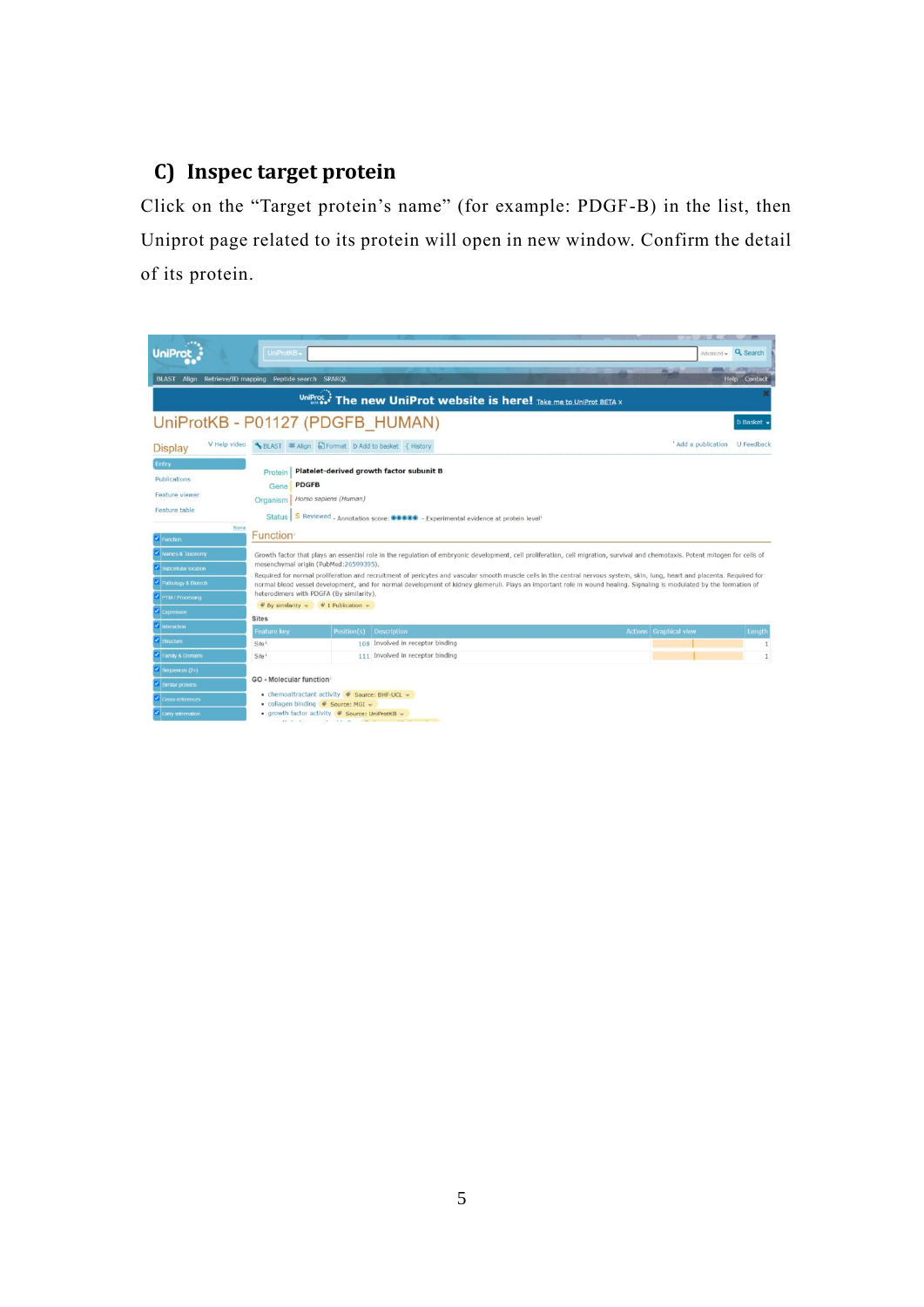#### **D) View tertiary structure**

Click on the "Model", "Opt. Model", or "Mod. Model" at the right tertiary structure section. PDBe Mol\* Viewer page will open in new window.

"Model" structure was predicted by Rascal. "Opt. Model" and "Mod. Model" structures were relaxed by MD simulations for Rascal model structure. MD simulations from 5 to 10 ns were classified into 10 clusters according to their structural similarities using a k-means method. Ten representative structures for each cluster are stored as the optimized model.

The tertiary structure can be directly confirmed.

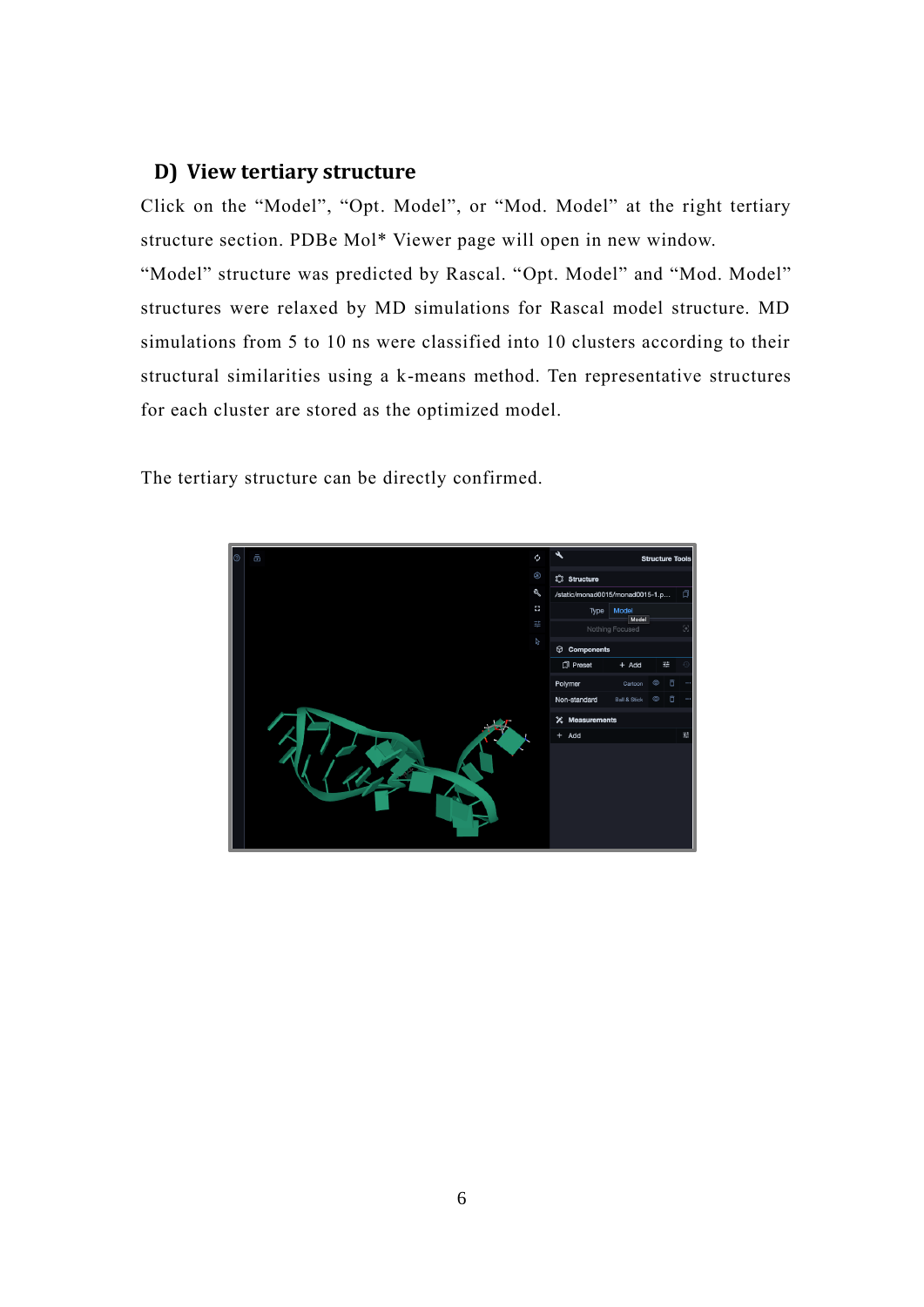Click on the specific nucleotide on this viewer. Some interactions between its nucleotide and other nucleotides can be confirmed.

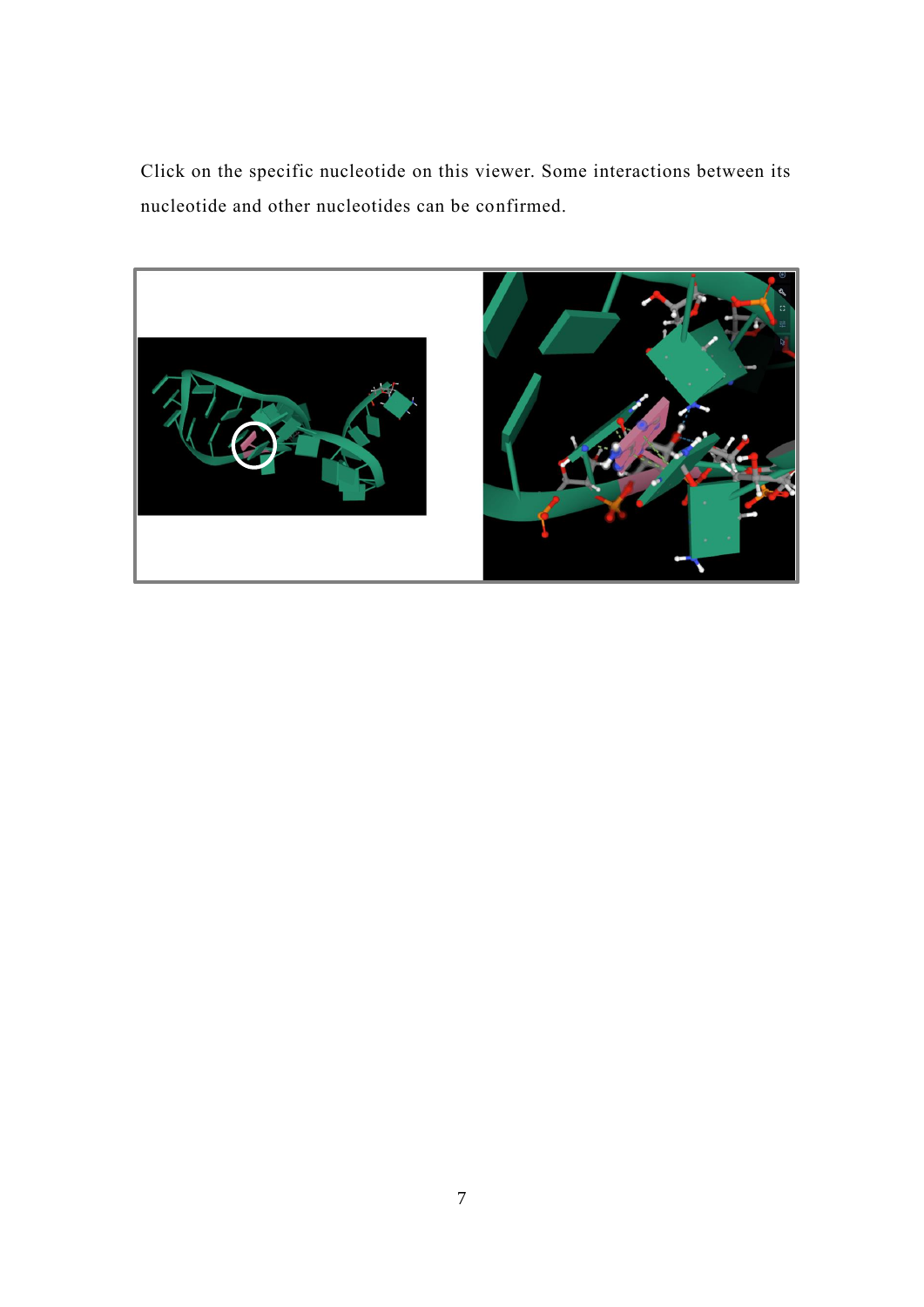## <span id="page-8-0"></span>**2.2 Search for RNA motif**

You can search RNA sequence in RNAapt3D database.



#### **A) Navigate to search page**

Click on the "Search" at the top.



#### **B) Enter the RNA sequence**

Enter the RNA sequence in Motif Search, where the input sequence can be in upper or lower case. If you click "Sample" button, an example sequence will be entered.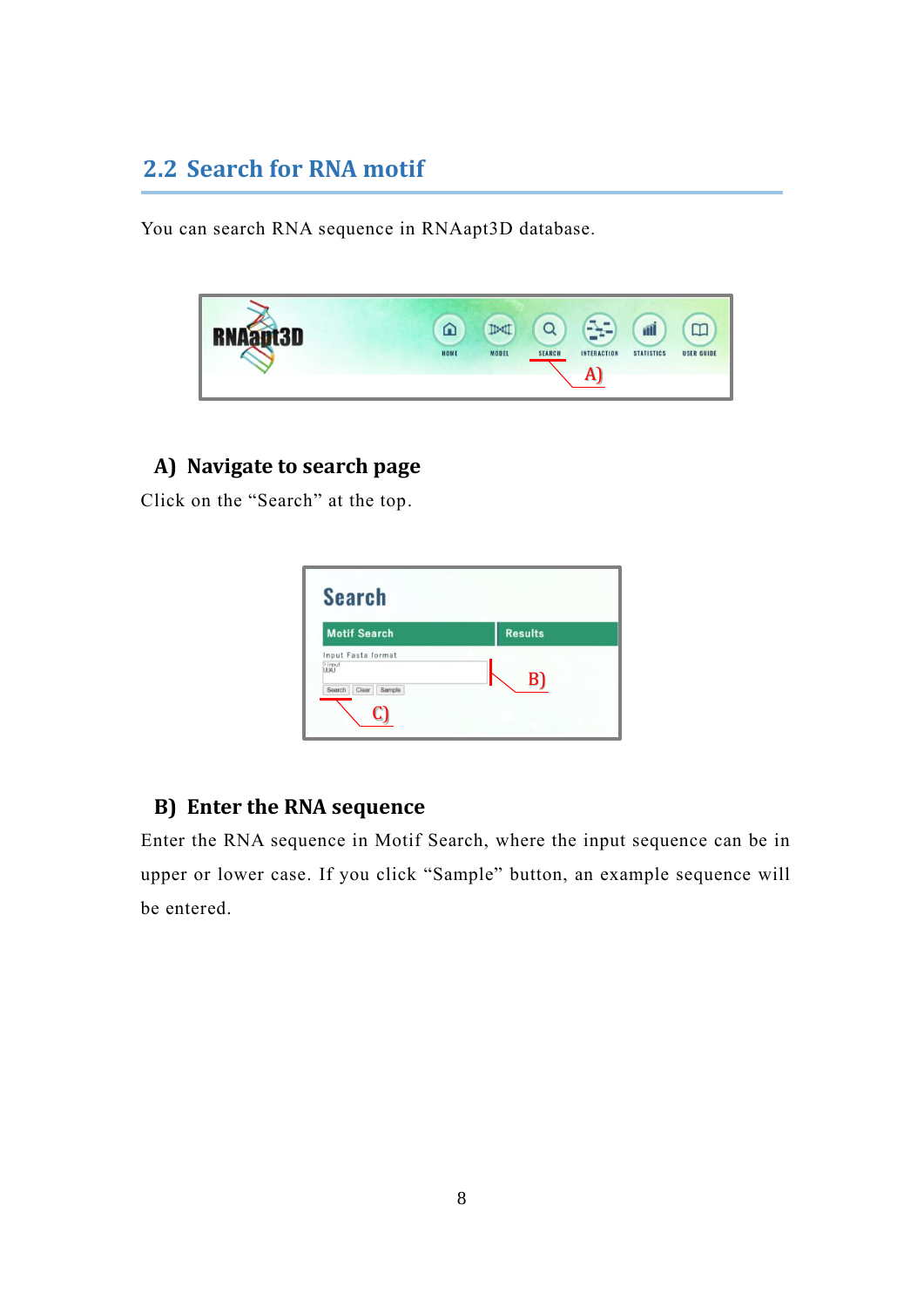#### **C) Execute Search**

Click on the "Search" button, Motif search will take a few tens of seconds.

Some entries containing a given RNA sequence and the predicted base flip positions for these entries will be displayed.

| <b>Search</b>                                                         |                                                                                                                                                          |
|-----------------------------------------------------------------------|----------------------------------------------------------------------------------------------------------------------------------------------------------|
| <b>Motif Search</b>                                                   | <b>Results</b>                                                                                                                                           |
| Input Fasta format<br>input<br><b>LEMIT</b><br>Clear Sample<br>Search | $>$ monad0024<br>CGGAAUCAGUGAAUGCUUAUACAUCCG<br>UUAU-------<br>******** (24-2)<br>**** <u>(24-3)</u><br>*******.* (24-4)<br>$\cdots$ ************ (24-5) |
|                                                                       | >monad0049<br>AAUGAGUGGUUUAUUCGUU<br>----------UUAU-----<br>$*$ ***** (49-1)<br>$\cdots \cdots \cdots \cdots \cdots \cdots \cdots (49-2)$<br>*** (49-3)  |
|                                                                       | >monad1011<br>UUGCUUGGAAUGCGUUAUAGUCUCUUAGGUGUGUA<br>--------------UUAU------------------<br>*****.***.************* (1011-1)                            |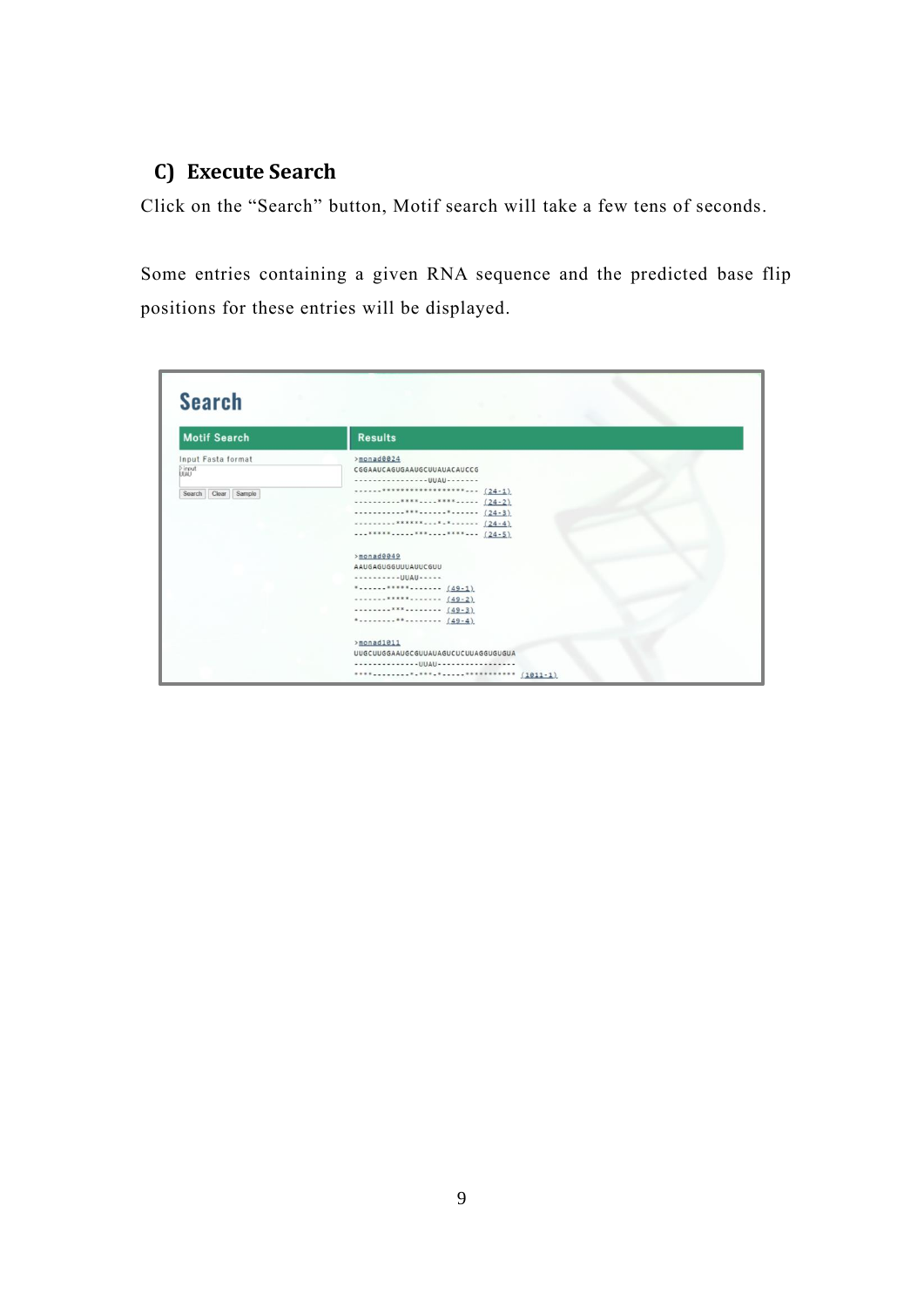# <span id="page-10-0"></span>**3 Interaction**

You can check interactions between aptamer and protein, and between protein and protein.



## **A) Move to interaction page**

Click on the "Interaction" at the top menu.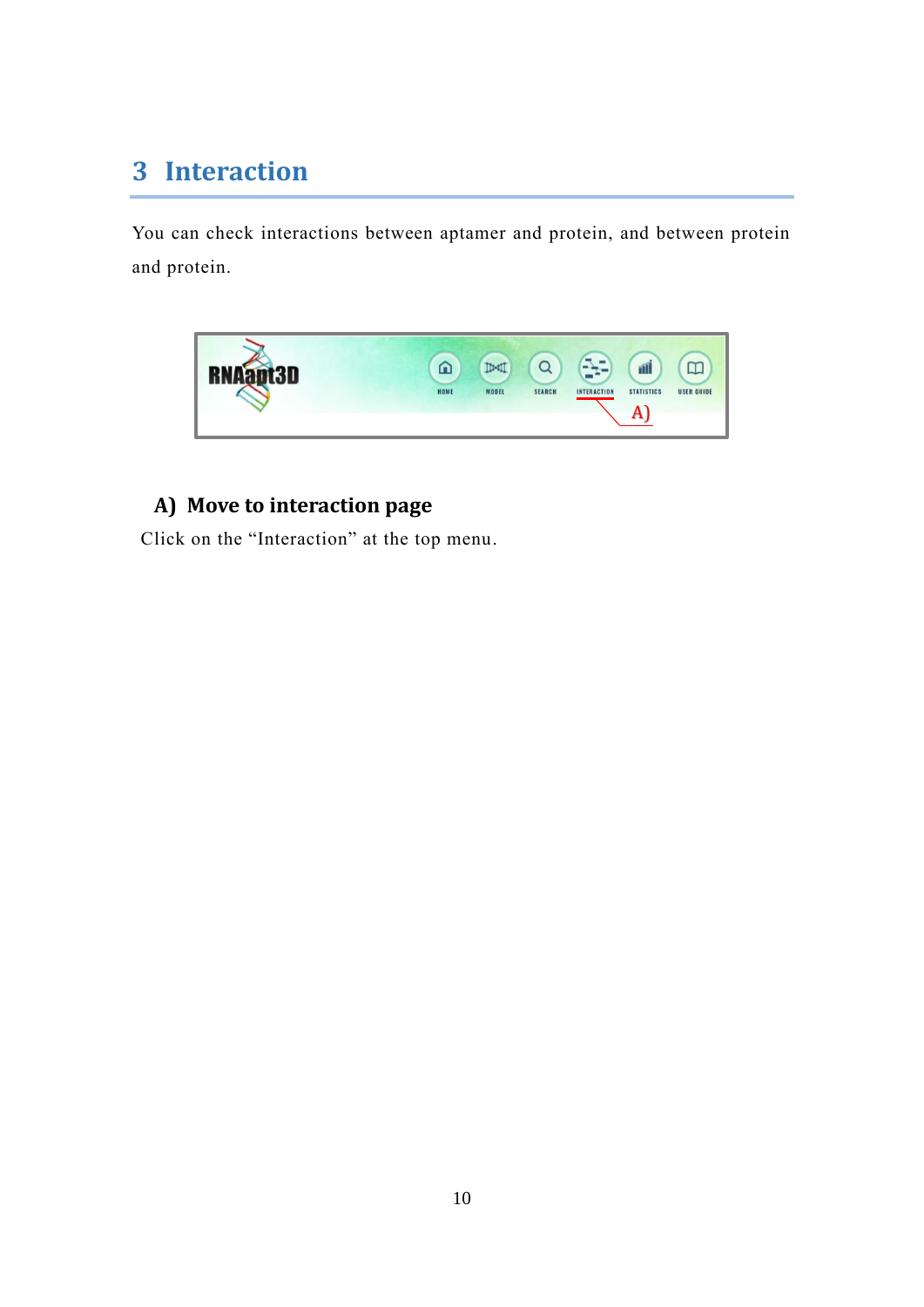It shows RNA aptamer (orange square)-Target proteins (blue square) interactions. The proteins (green square) connected to the target proteins (blue square) are obtained by projecting on protein-protein interaction network of Human Protein Reference Database.



The + and- signs in the upper right zoom in and out of the network diagram.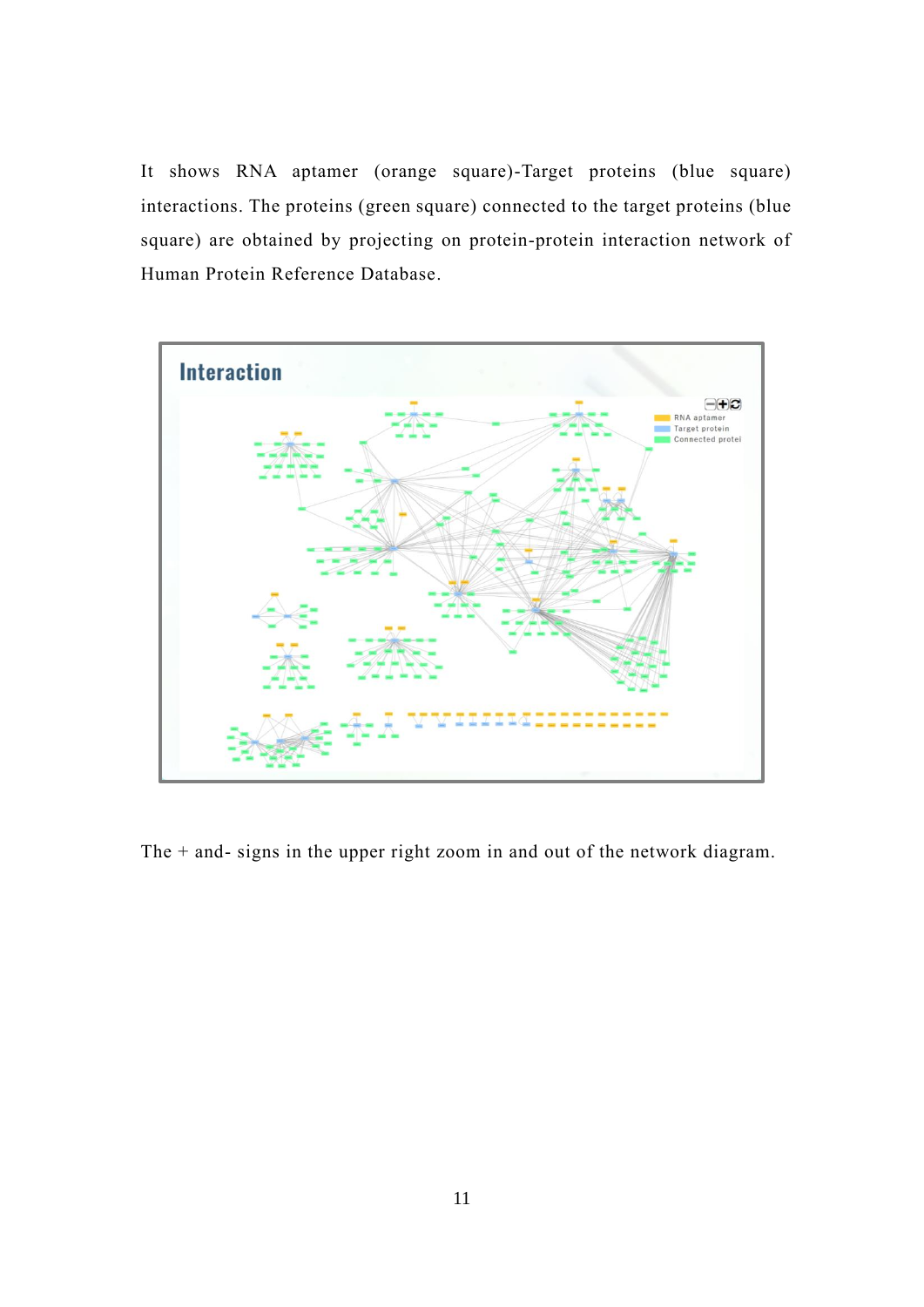# <span id="page-12-0"></span>**4 Statistics**

Statistical information is on Statistics page.



## **A) Move to statistics page**

Click on the "Statistics" at the top.

The number of RNA aptamer included this database for each clinical phase can be confirmed.

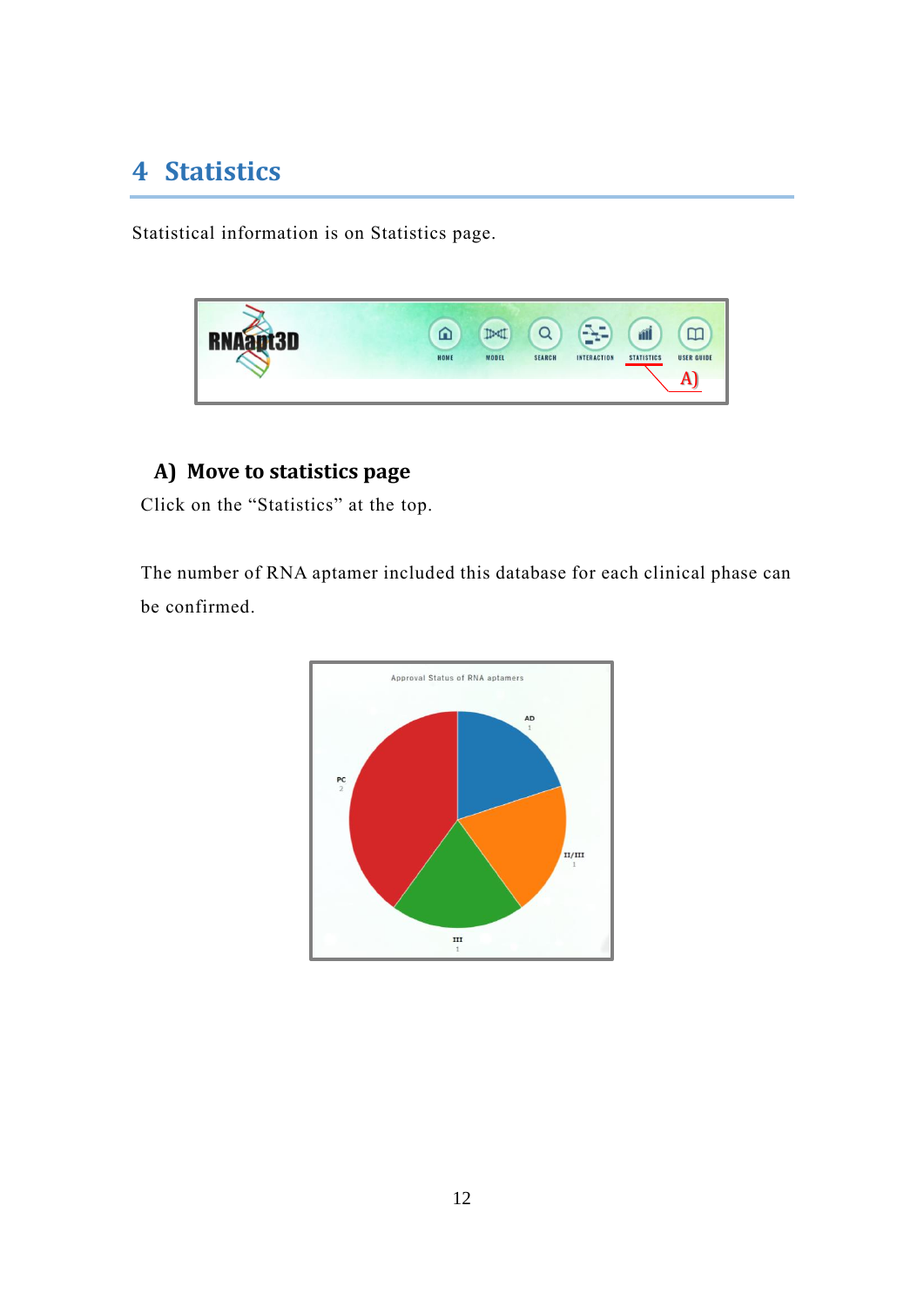The number of RNA aptamer included this database for each target protein can be confirmed.

| <b>Target Protein</b> | Number of RNA<br>aptamers |
|-----------------------|---------------------------|
| AXL                   | $\mathbf{1}$              |
| C <sub>5</sub>        | $\overline{c}$            |
| CCL <sub>2</sub>      | $\mathbf{1}$              |
| <b>CGA</b>            | $\mathbf{1}$              |
| CXCL8                 | $\mathbf{1}$              |
| <b>EGFR</b>           | $\mathbf{1}$              |
| EIF4A1                | $\overline{c}$            |
| <b>EPCAM</b>          | $1\,$                     |
| ERBB2                 | $\mathbf{1}$              |
| FGF <sub>2</sub>      | $\mathbf{1}$              |
| GRK2                  | $\overline{c}$            |
| IL <sub>6</sub>       | $\overline{c}$            |
| IL6R                  | $\mathbf{1}$              |
| <b>ITGAV</b>          | $\mathbf{1}$              |
| LOC8261245            | $\mathbf{1}$              |
| <b>MDK</b>            | $\mathbf{1}$              |
|                       |                           |